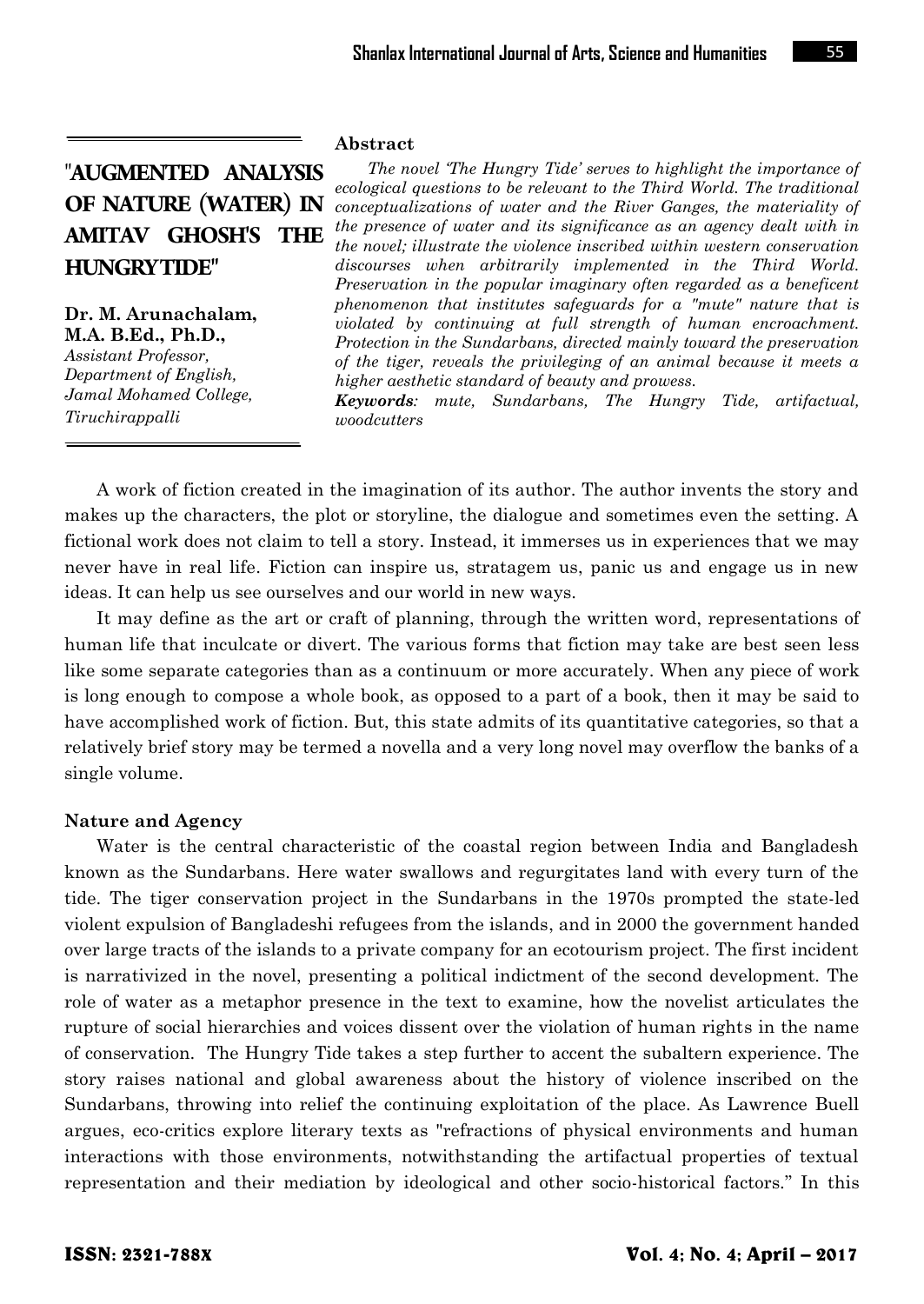#### **"AUGMENTED ANALYSIS OF NATURE (WATER) IN AMITAV GHOSH'S THE HUNGRY TIDE"**

vein, Ghosh's novel reveals the interactions between the state, the poor, the fauna and flora, and the physical environment, and in doing so, this work highlights both the tragedy and the hypocrisy that were inherent in the conservation efforts in the Sundarbans. More precisely, it is the cursive construction of the Sundarbans' waterscape in Ghosh's novel that helps achieve this purpose.

In The Hungry Tide Ghosh problematizes the tensions between and within human communities, their relations with the natural world. Ghosh sets his novel in the Sundarbans, the tide country where the contours of land constantly change with the ebb and flow of water. He uses water as the agent that rewrites the social matrix of the Sundarbans in the novel. Water is both motif and agent, shaping not only the story but also the geography and history of the land. The agency of water highlighted here—its potential to act, as well as to move from object/other position to that of the subject and, in doing so, reverse the object/subject status of the characters. It is also significant that Ghosh uses water as the agent to resolve the conflict fictionalized in the novel. First, water, as the agent of change, provides Ghosh a way to steer clear of taking a moral or ideological stand while addressing the complex struggle between humans and animals for survival. Second, the motif of water makes it possible to objectively and dispassionately highlight the plight of both the dispossessed people and the threatened wildlife. Third, by using water as an element to undermine the hegemonic social order, Ghosh can keep the focus on the conflict, rather than on the resolution, making the novel itself and indeed its primary trope, water, the agents of political and social change. In this context, my paper explores the ways in which water moves beyond being a recurring literary motif to become an active participant that dynamically engages and exerts an impact on the human drama. Water, as a symbolic phenomenon in the novel which serves to expose the eco-social and eco-political issues that the work addresses as it dramatizes the competing claims of human and non-human species for existence.

# **The Influences and the Occurrences**

The Hungry Tide unfolds through the eyes of two upwardly mobile, educated individuals who undertake a journey to the tide country. Kanai Dutt, the Bengali-born, Delhi-settled businessman, arrives in Lusibari to visit his Aunt Nilima and claim the package left for him by his late uncle, Nirmal. The package, he discovers, is an account of his uncle's last days which revolved around Kusum and her son Fakir, who portrayed as the victims of dispossession from the island of Morichjhapi. Indian background who chooses to journey into the Sundarbans to study the threatened Gangetic River Dolphins. The juxtaposition of these two narratives highlights the conflict in the novel—the problems and issues of wilderness conservation and its related social costs in areas populated by the socially and economically disprivileged both in the past and the present. The sub-narrative foregrounded in the character of Poker represents the third voice of this ecological drama. William W. Hunter mentions forest guides called "Fakir" who accompanied woodcutters and hunters on their expeditions to the jungle. Hunter points out that these woodcutters were so superstitious that they would not venture into the forest unaccompanied by Fakir, "who is supposed to receive power from the presiding deity— whom he propitiates with offerings—over the tigers and other animals. Occasionally, a large number